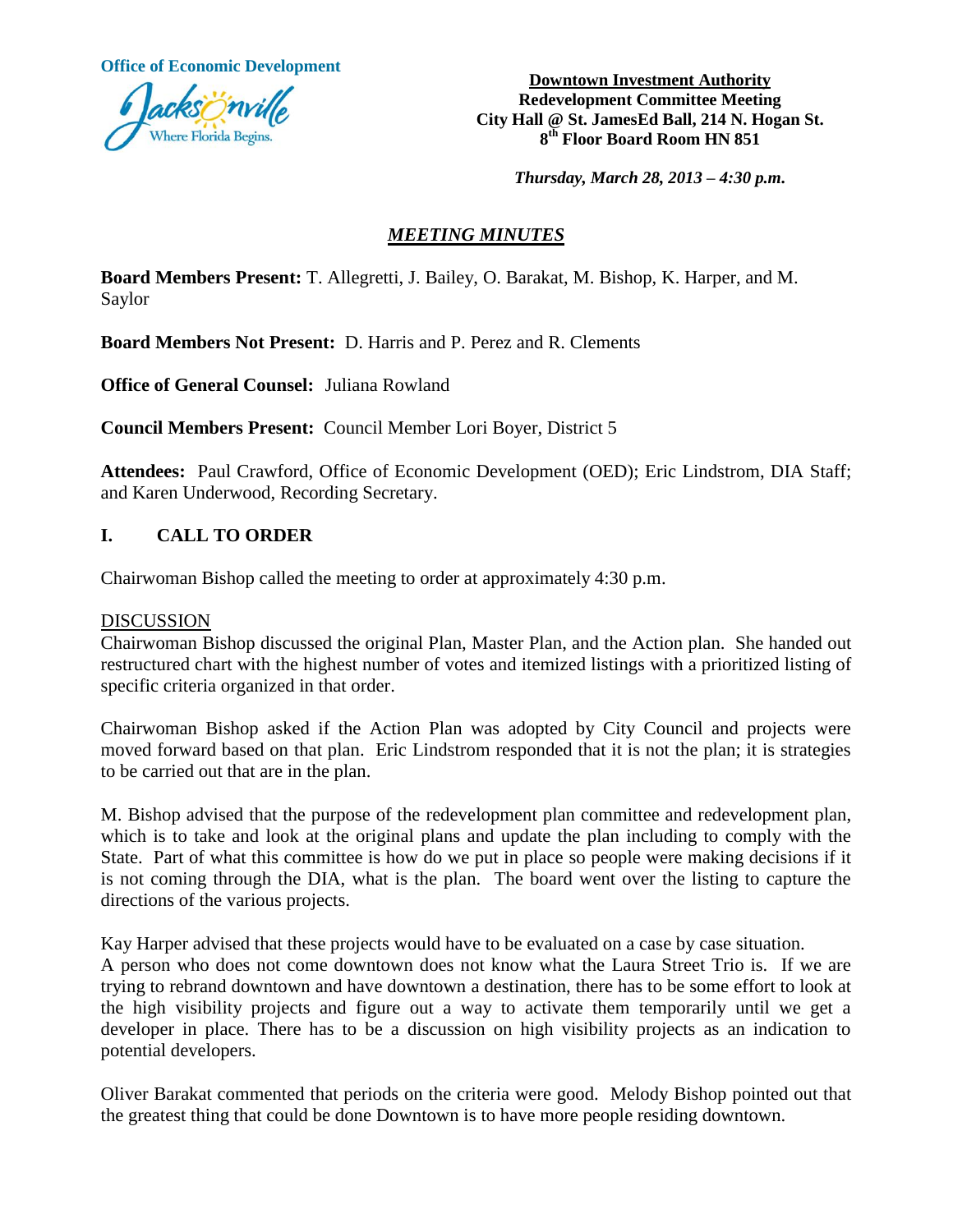Downtown Investment Authority Redevelopment Committee Meeting March 28, 2013 Page 2 of 4

If residential is very important then we need to be aware of that when we start placing very loud next to it or things that kill the ability to cross the street.

Oliver Barakat commented that he agrees that we created downtown for many years as a commerce center and has been made friendly to potential residential uses. If we separate residential as a criteria point, we will be looking at this area as a neighborhood than just an area of commerce or a mixed use neighborhood. He was not suggesting making that commitment and wanted the board to be aware of our three main criteria points.

Melody Bishop stated that she wanted feedback from the members on the points. She will email an excel spreadsheet which would be easier to read. She would like members to look over her listing as homework and if something is missing, please identify what need to be added. She reminded to the board that not everything was voted on was not shown as a high priority.

Eric Lindstrom added a comment to Oliver Barakat regarding the Action plan. When you read the full plan, some of these are more short term in nature. The short term is what builds a momentum for those to happen. When you read the plan, it shows how the short term actions affect mid-terms and how those affect long term projects.

Melody Bishop noted the vision statements that are already in the original plan, still hold up then what we are discussing is the action items. From the original plan, what redlined items need to be modified and updated. Eric Lindstrom stated that the IBM plan is the latest plan. Paul Crawford commented to the board that he believes you have the overall Downtown Action plan, CRA Plan, IBM Study. If there is, anything else needed please let him know. Tony Allegretti commented that he needed the Brooklyn Master Plan.

Melody Bishop asked Paul Crawford and Eric Lindstrom if we have structured that RFP in such a manner to get them to itemize enough so we can figure out if we needed to do that in negotiation phase. Eric Lindstrom responded that the way the RFP has been structured was to get a full response whatever the numbers and scopes were. Then negotiate what the final scopes will be with a selective consultant because everyone needs to be evaluated then will meet with DIA to negotiate that scope based on limited budgets.

Melody Bishop asked if we were going ask the consultant to put things in categories so that we can look at it or we do not want them to do it yet. Eric Lindstrom responded that he was informing her of how it has structured, however the board decide to do something different.

Melody Bishop stated that she did not want the board to wind up negotiating for three months because we are trying to figure this piece out and then we do not move forward until four months.

Eric Lindstrom noted that they went through the similar exercise with Friendship Fountain. When Friendship Fountain was designed with an out of State firm, were able to negotiate completely different scopes and commented that it does not take that long. Paul Crawford commented that any consultant here and monitoring would read the minutes and understand what the board wants.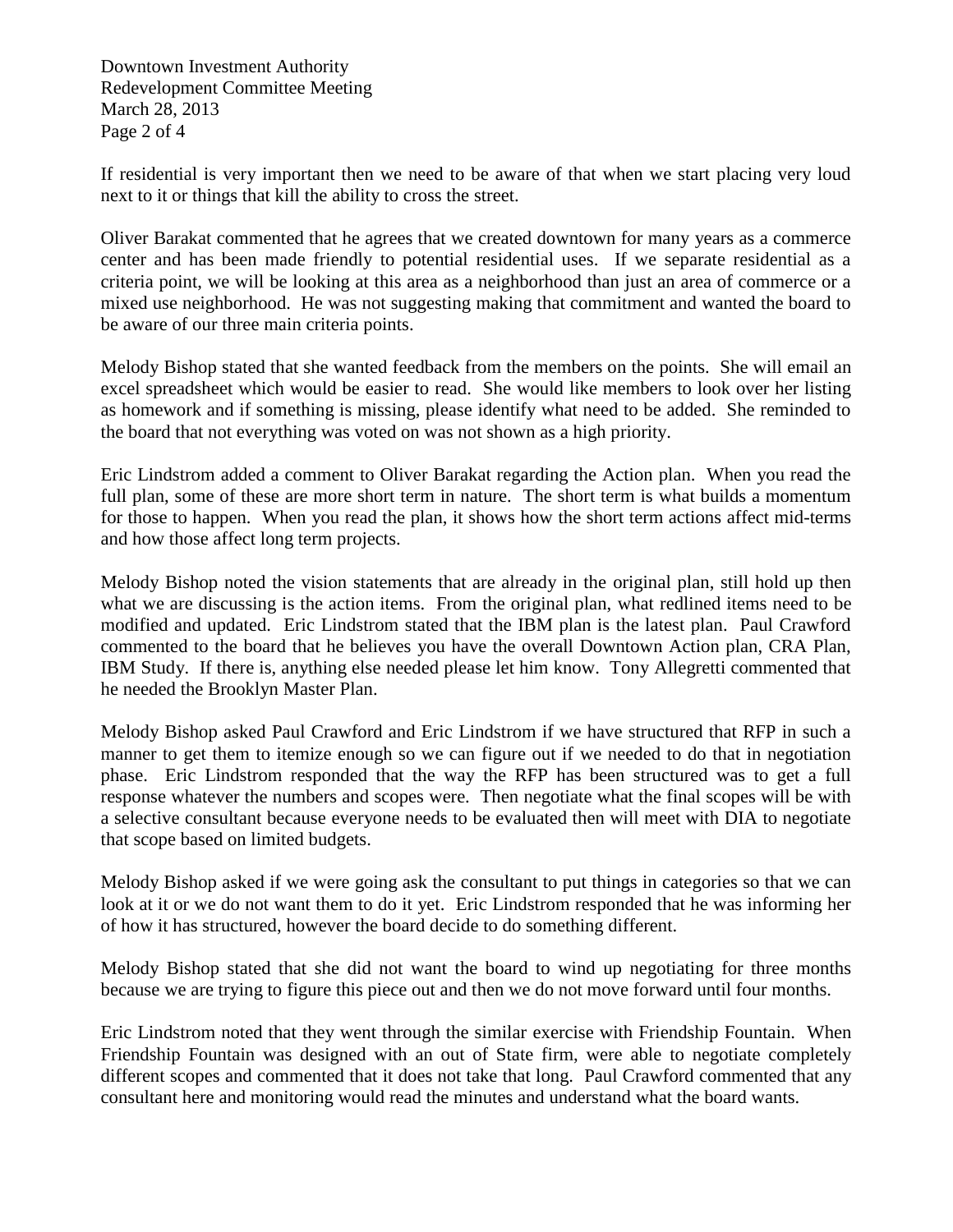Downtown Investment Authority Redevelopment Committee Meeting March 28, 2013 Page 3 of 4

Tony Allegretti personally did not like favoring geographic bases because the only one that was done with an economic incentive was in Brooklyn. He has some concerns if a developer comes and wants to do an area of LaVilla but it is outside of our core and not given them consideration. If we are considering something, I believe we will be active and verbal about why we think this is a better project.

Michael Saylor suggested focusing on the criteria that we think we are going to use. We can ask the experts after they get a full understanding of what we think we want downtown to be. Let them recommend to us the actual assignment of those weights to all of those criteria.

Paul Crawford stated that there were different ways to engage in project. There are projects that you may engage in but it is only for the matter of approving an entitlement. Then there are projects that would be engaged because of infrastructure adjacent to it. There are several different ways to engage in a project. The Rev Grant proposal, we bring that as one of the project tools that would hit the bottom line at the end of the day because you will realize that funding in your tax increment, which is direct cash, hit to your bottom dollar.

Melody Bishop stated to keep us from losing time; the purpose for this is for the board to be moving forward to provide something further down the road to hand to the consultant.

Paul Crawford stated that you are listing priorities for projects. If a project comes up, that is not on the prioritization list that does not mean that you cannot take it up for consideration. A project evaluation matrix is utilized to evaluate projects and determine that this is how we engage those projects.

Paul Crawford responded that we have a CRA plan, not be an updated plan. Jim Bailey stated this would be a six to eight month process. Whatever would be done would have to go through Council approval on each project and the plans. Once the plan is completed, you will not have to get council's approval.

The Board engaged in extensive conversation relative to the spreadsheet provided by Board Member Bishop.

Chairman Harris added Board member M. Saylor to the CRA Plan Committee.

Board Member Bailey departed the meeting at approximately 5:06 pm

# **II. DIA WORK GROUPS**

Mr. Crawford introduced a proposed framework similar to the City Council Committee structure for the DIA and designed to aid in the flow of dialogue at the regularly scheduled DIA Board meetings while still allowing the Board to engage in the wide variety of issues relative to downtown (reference Downtown Committees hand out provided at the meeting). The Board members present were in concurrence with the DIA work groups, as presented.